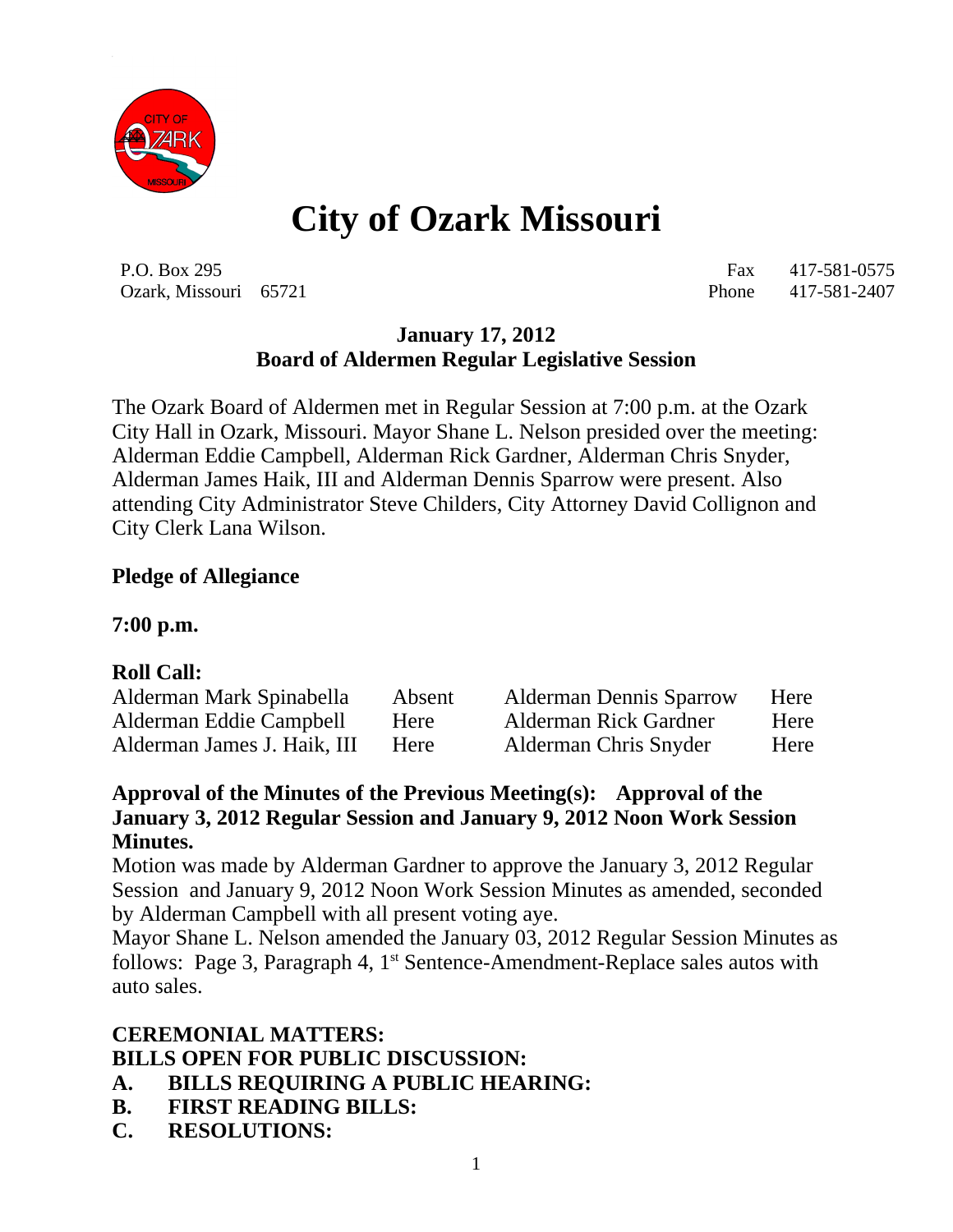**1. Resolution #1738-A Resolution of the Board of Aldermen of the City of Ozark, Missouri Waiving Various Water Inspection and Building Fees for the Ozark R-V1 School District in Conjunction with the Proposed Bus Facility.**

Motion was made by Alderman Gardner to place Resolution #1738 on its first reading by title and description only, seconded by Alderman Snyder with all present voting aye.

City Administrator Childers stated during the January 3, 2012 Regular Legislative Session the Board of Aldermen denied reimbursing the School District all fees associated with their new Bus Barn Project. During the January 9, 2012 Noon Work Session the consensus of the Board of Aldermen was to consider reimbursing various water inspection and building fees totaling \$2,764.00, which staff has prepared for the Board of Aldermen's consideration to adopt. The fees considered for reimbursement are functions associated with the Project performed by City staff.

There were no comments made by the School District representatives who were present.

Motion was made by Alderman Gardner to adopt Resolution 1738, seconded by Alderman Snyder with Alderman Gardner, Alderman Snyder, Alderman Haik, Alderman and Alderman Campbell voting aye and Alderman Sparrow voting nay.

**2. Resolution #1739-A Resolution of the Board of Aldermen of the City of Ozark, Missouri Naming Yates, Mauck, Bohrer, Elliff & Fels as Bond Counsel for the City and Authorizing the City Administrator to Enter Into an Agreement for Said Legal Services.**

Motion was made by Alderman Campbell to place Resolution #1739 on its first reading by title and description only, seconded by Alderman Snyder with all present voting aye.

City Administrator Childers stated this Agenda item and the next two (2) Agenda items were the results from the City soliciting Request for Qualifications for professional services as stated in the Resolution title. Administrative Projects Director Borneman is present to explain the processes taken with each service request.

Administrative Projects Director Borneman explained the RFQ process taken to select the City's Bond Counsel. The City received five (5) proposals from firms, in which three (3) firms were selected for the final interview process. Based upon the grading criteria, the interview scores and contacted references the Bond Counsel Committee selected Yates, Mauck, Bohrer, Elliff and Fels P.C. for a three (3) year contract to provide the City's Bond Counsel services, who has provided efficient and professional Bond Counsel services to the City for the past ten (10) years.

Motion was made by Alderman Campbell to adopt Resolution 1739, seconded by Alderman Gardner with all present voting aye.

# **3. Resolution #1740-A Resolution of the Board of Aldermen of the City of**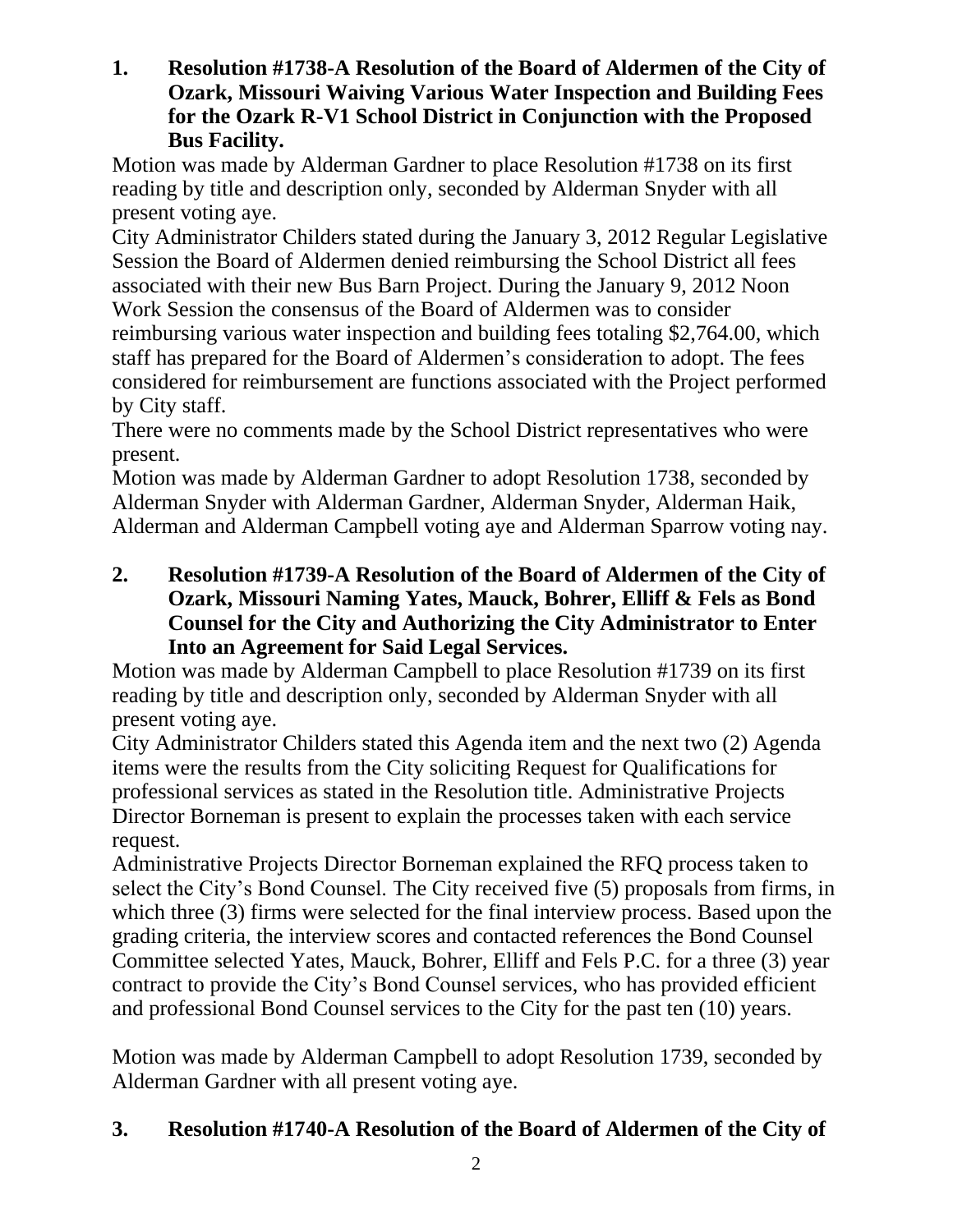#### **Ozark, Missouri Naming Torgerson Design Partners as Third Party Code Compliance Plan Reviewer for the City and Authorizing the City Administrator to Enter Into an Agreement for Said Services.**

Motion was made by Alderman Snyder to place Resolution #1740 on its first reading by title and description only, seconded by Alderman Campbell with all present voting aye.

Administrative Projects Director Borneman stated she and Planning and Development Coordinator Lamb served as the Selection Committee using the same selection process as with the Bond Counsel services. The City received three (3) Requests for Qualification proposals from area firms. The Selection Committee is recommending the Board of Aldermen to approve Torgerson Design Partners, (John Torgerson) as the City's primary Third Party Code Compliance Plan Reviewer.

City Administrator Childers stated staff has selected a primary and a secondary Plan Reviewer in case Torgerson Design Partners is not available or has a conflict of interest with a certain review.

# **Ron Kissee-3200 N. State Highway NN.**

Ron Kissee approached the Mayor and Board of Aldermen asking if the fees passed onto the developer and the turn around time been established.

City Administrator Childers stated there is a ten (10) day turn around time established to accomplish Planning and Development's review processes. Due to the slight increase in fees charged by the new Plan Reviewer the established fees will have to be reevaluated for a fee increase proposal made to the Board of Aldermen during a May Regular Legislative Session.

City Attorney Collignon stated John D. Torgerson, AIA, NCARB will be amended to Torgerson Design Partners in the approved executed Resolution.

Motion was made by Alderman Snyder to adopt Resolution 1740 with the name amendment, seconded by Alderman Campbell with all present voting aye.

Alderman Campbell exited the Meeting at 7:20 p.m.

#### **4. Resolution #1741-A Resolution of the Board of Aldermen of the City of Ozark, Missouri Naming Larry A. Burns, R.A., Principal as Third Party Code Compliance Plan Reviewer for the City and Authorizing the City Administrator to Enter Into an Agreement for Said Services.**

Motion was made by Alderman Snyder to place Resolution #1741 on its first reading by title and description only, seconded by Alderman Gardner with all present voting aye.

Administrative Projects Director Borneman stated the Selection Committee used the same Request for Qualification process to select the secondary Third Party Code Compliance Plan Reviewer. The Selection Committee is recommending Burns Architecture, (Larry A. Burns) as the secondary Plan Reviewer.

City Attorney Collignon stated Larry A Burns, R.A. Principal will be amended to Burns Architecture in the approved executed Resolution.

Motion was made by Alderman Snyder to adopt Resolution 1741 with the name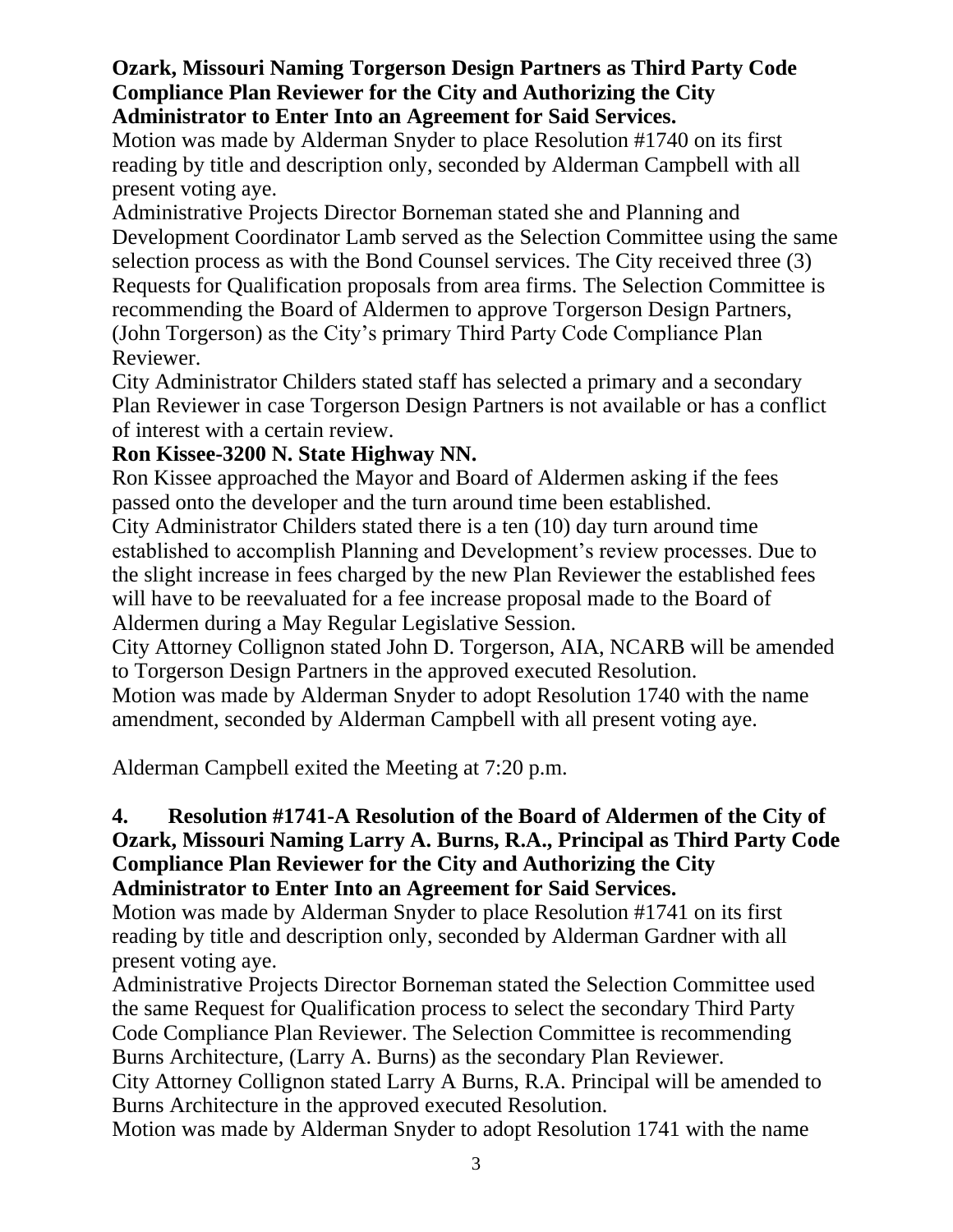amendment, seconded by Alderman Sparrow with all present voting aye.

# **5. Resolution #1742-A Resolution of the Board of Aldermen of the City of Ozark, Missouri Approving and Authorizing the Purchase of a**

#### **Folding/Inserting machine and Authorizing the City Administrator to Execute a Service Agreement with Neopost USA, Inc. for Said Equipment.**

Motion was made by Alderman Sparrow to place Resolution #1742 on its first reading by title and description only, seconded by Alderman Gardner with all present voting aye.

City Administrator Childers stated the City revised the original Request for Proposals to acquire a Folding/Inserting Machine for the Utility Billing Department in order to receive a more qualified proposal. During the selection process City staff was able to visit locations currently using the proposed machines to visually and manually test the proposed machines for quality and function capabilities to assure each machine meet our expectations and requirements. As the result of these inspections staff found the best capable and qualified machine was submitted by Neo Post, even though, the machine is \$200.00 higher than the lowest submitted proposal, it is \$2,500.00 under the budgeted amount. Staff is recommending purchasing the machine submitted by Neo Post the DS-62 and entering into a Service Agreement for said machine, as required in our Request for Proposal specification the first year at no cost to the City.

Motion was made by Alderman Sparrow to adopt Resolution 1742, seconded by Alderman Snyder with all present voting aye.

# **D. Emergency Bills:**

#### **1. Bill #2579-An Emergency Ordinance Approving Certain Budget Amendments to the 2012 Budget for the City of Ozark, Missouri From January 17, 2012 to December 31, 2012.**

Motion was made by Alderman Gardner to place Bill #2579 on its first reading by title and description only, seconded by Alderman Snyder with all present voting aye.

City Administrator Childers stated on May 17, 2010 a previous Board of Aldermen adopted Ordinance #10-017, approving an Intergovernmental Cooperation Agreement between the City and the Town and Country Village TDD and CID and Gunnett, LLC. obligating City Assistance to the Developer on an "as collected" basis from the Limited Sales Tax Revenues. As part of this assistance the City will provide the Developer with an annual appropriation letter, on or before the last day of each fiscal year of the Budget that states the appropriated budgeted amount equal to amount of Limited Sales Tax Revenues anticipated for the next succeeding fiscal year. Since the Movie Theatre did not open until the later part of 2011 the 2012 Budgeted amount was unknown until we received our most recent sales tax breakdown from the Department of Revenue. The City is obligated to provide the appropriation letter to the Developer prior to January 30, 2012, necessitating this Budget Amendment to be an Emergency Bill. The Budget Amendment will create the B & B Reimbursement Agreement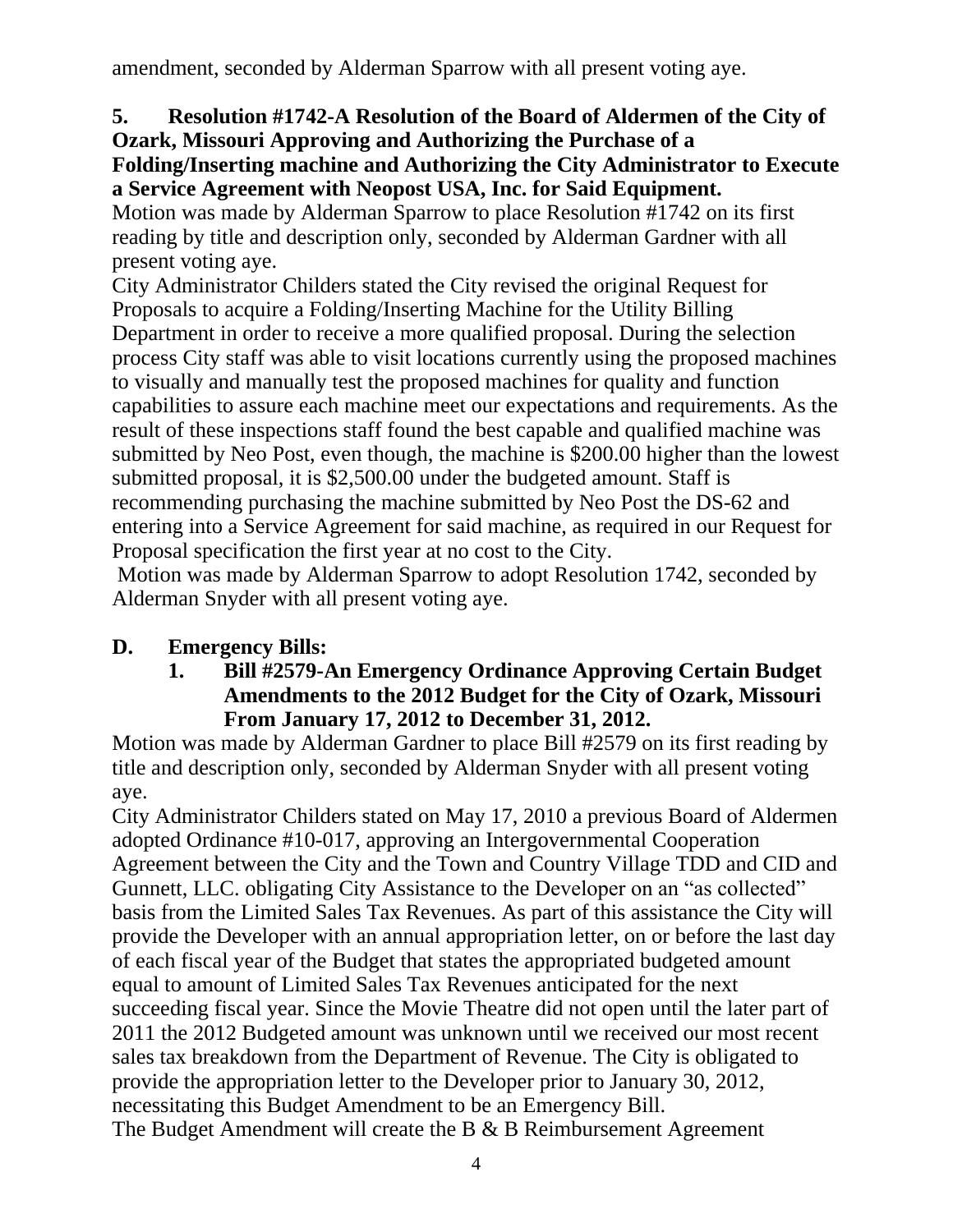Expense line item in the amount of \$10,000.00 in the General Fund Expenses. Motion was made by Alderman Gardner to dispense with the second reading and place Bill #2579 on its third and final reading by title and description only, seconded by Alderman Sparrow with all present voting aye.

Motion was made by Alderman Gardner to adopt Bill #2579 as Ordinance #12- 002, seconded by Alderman Sparrow with all present voting by roll call vote:

| Alderman Eddie Campbell        | Absent |
|--------------------------------|--------|
| Alderman Mark Spinabella       | Absent |
| <b>Alderman Dennis Sparrow</b> | Aye    |
| Alderman Rick Gardner          | Aye    |
| Alderman James Haik, III       | Aye    |
| Alderman Chris Snyder          | Aye    |
|                                |        |

#### **E. Public Improvement Bills (Tax Bills):**

- **F. Grants:**
- **G. Amended Bills:**

# **SECOND READING AND FINAL PASSAGE OF BILLS. NO PUBLIC DISCUSSION, BOARD DISCUSSION ONLY:**

**1. Bill #2574-An Ordinance Authorizing the Mayor to Enter Into a Settlement Agreement with Empire Bank for the Completion Bond Concerning the Detention Pond in the Rolling Prairie Subdivision.**

Motion was made by Alderman Snyder to dispense with the second reading and place Bill #2574 on its third and final reading by title and description only, seconded by Alderman Sparrow with all present voting aye.

The City has been in on going negotiations with Empire Bank to resolve a dispute and complete the detention pond in the Rolling Prairie Subdivision. Resulting from the negotiations is the proposed Settlement Agreement between the City and Empire Bank, and a General Services Agreement made in between Empire Bank and Hartman & Co. for completion of the detention pond. The Settlement Agreement states the City will assume the Contract with Hartman & Co. for the completion of the detention pond and Empire Bank will provide the City with the payment of funds to satisfy that contract in exchange for a release from any liability regarding the Rolling Prairie Subdivision completion bond held by the City.

Motion was made by Alderman Snyder to adopt Bill #2574 as Ordinance #12-003, seconded by Alderman Gardner with all present voting by roll call vote:

| Alderman James Haik, III       | Aye    |
|--------------------------------|--------|
| Alderman Chris Snyder          | Aye    |
| Alderman Mark Spinabella       | Absent |
| <b>Alderman Dennis Sparrow</b> | Aye    |
| <b>Alderman Rick Gardner</b>   | Aye    |
| Alderman Eddie Campbell        | Absent |

**2. Bill #2575-An Ordinance of the Board of Aldermen of the City of Ozark, Missouri Authorizing the Issuance of a Conditional Use**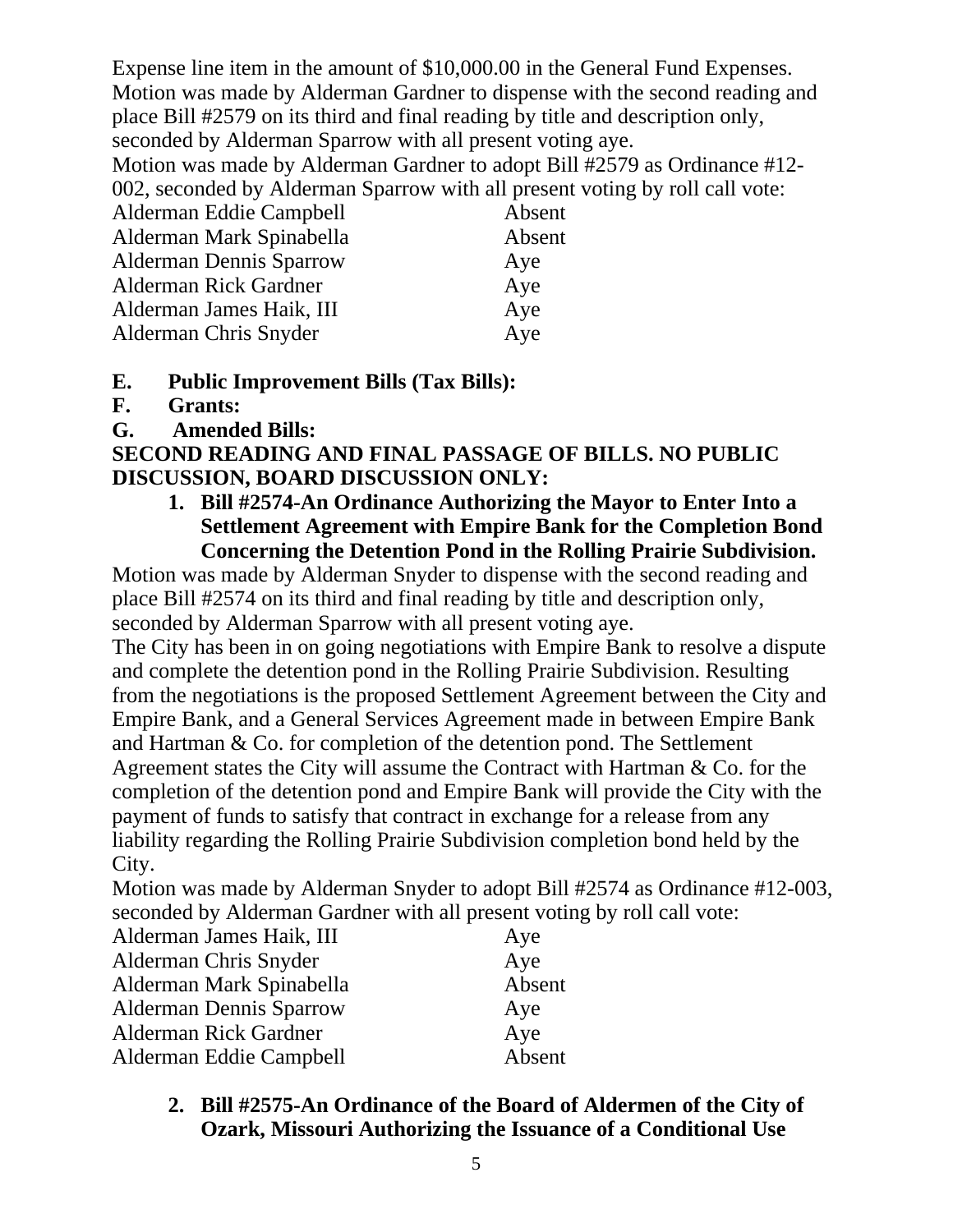#### **Permit of All/Or Part of Property in a Particular Zoning District in the City of Ozark, Missouri. Property Location 412 N. 3rd Street. Property Owners Billy and Ruth Hanks.**

Motion was made by Alderman Snyder to dispense with the second reading and place Bill #2575 on its third and final reading by title and description only, seconded by Alderman Sparrow with all present voting aye.

City Administrator Childers stated the Planning and Development staff has been assisting the applicant with the sign requirements placed upon the Conditional Use Permit approval. The applicant has submitted a Sign Design plan for staff's review and approval.

City Administrator Childers stated all the conditions imposed upon the Conditional Use Permit approval have been met or are in the process of being met by the property owner/or applicant. Staff has been working with the property owner and applicant to resolve the conditions that no customer parking is allowed in the front parking area and the placement of a barrier to disallow ingress/egress off of N. 3rd Street into the business with signage stating the alternate access location.

We have presented MoDot with a design for the business's ingress/egress improvements that the property owner will be required to make during the  $3<sup>rd</sup>$ Street Improvement construction. The curve extension at W. Farmer Street to the South will help to create parking on the south side of the building.

Alderman Gardner asked if there will be no parking signage placed on the north side of the building.

City Administrator Childers stated the City has the need to obtain stenciling, we will use the stenciling to place a no parking design on the ground along the north side of the building with temperature controlled permanent paint.

Motion was made by Alderman Snyder to adopt Bill #2575 as Ordinance #12-004, seconded by Alderman Gardner with all present voting by roll call vote:

| Alderman James Haik, III       | Aye    |
|--------------------------------|--------|
| Alderman Chris Snyder          | Aye    |
| Alderman Mark Spinabella       | Absent |
| <b>Alderman Dennis Sparrow</b> | Aye    |
| <b>Alderman Rick Gardner</b>   | Aye    |
| Alderman Eddie Campbell        | Absent |

**3. Bill #2576-An Ordinance Amending the Code of Ordinances of the City of Ozark by Adding a Series of Sections to Title IV, "Land Development and Regulations"; Article IX "Miscellaneous Regulations" to be Numbered 405.940, Et, Seq. Relating to Moving Vans, Storage Containers and Storage Trailers.**

Motion was made by Alderman Snyder to dispense with the second reading and place Bill #2576 on its third and final reading by title and description only, seconded by Alderman Gardner with all present voting aye. No discussion.

Motion was made by Alderman Snyder to adopt Bill #2576 as Ordinance #12-005, seconded by Alderman Haik with all present voting by roll call vote: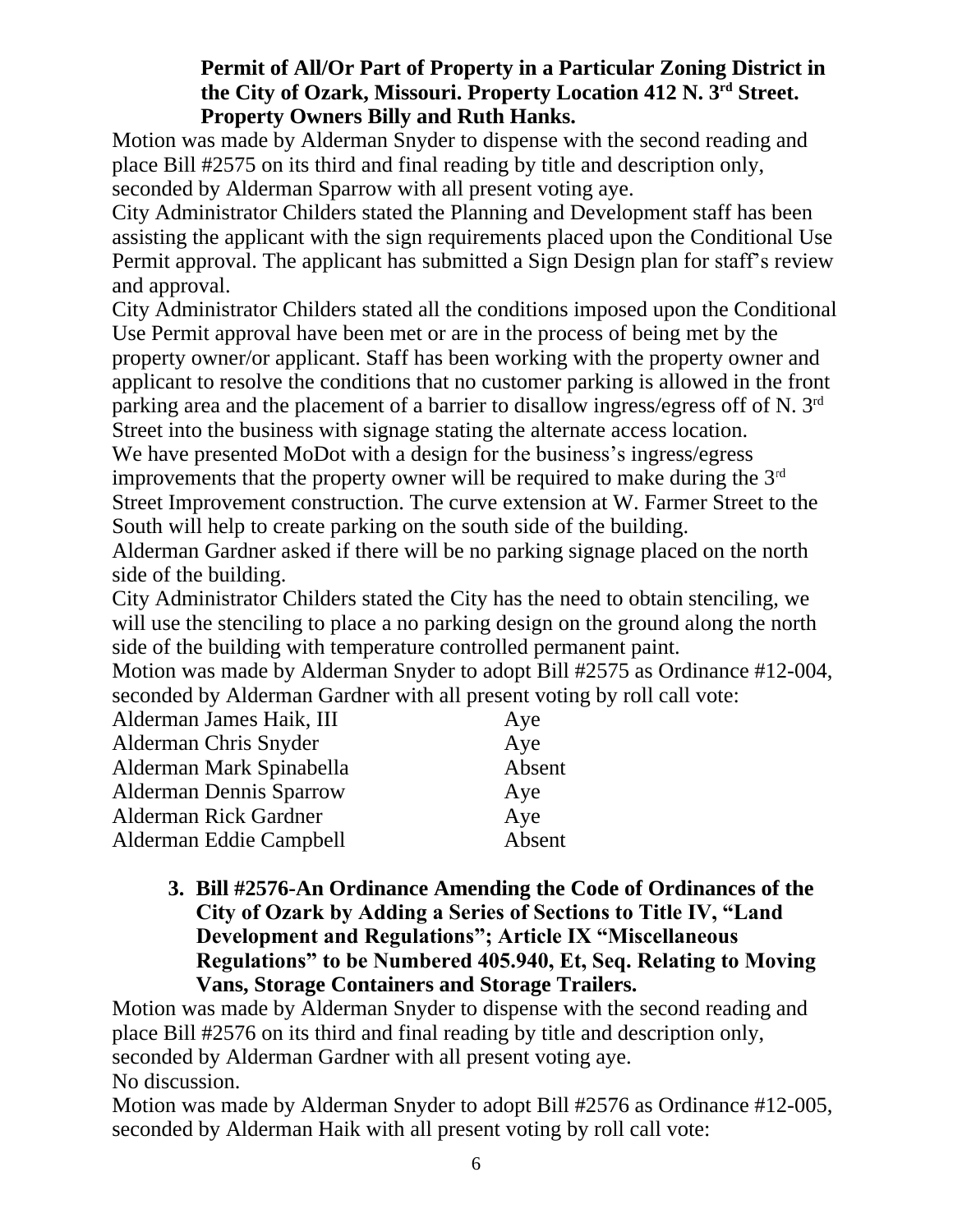| Alderman James Haik, III       | Aye    |
|--------------------------------|--------|
| <b>Alderman Dennis Sparrow</b> | Aye    |
| <b>Alderman Rick Gardner</b>   | Aye    |
| Alderman Eddie Campbell        | Absent |
| Alderman Chris Snyder          | Aye    |
| Alderman Mark Spinabella       | Absent |

**4. Bill #2577-An Ordinance Amending the Code of Ordinances of the City of Ozark, Missouri, by Deleting a Subsection of Section 405.350 Relating to Sign Guidelines in C-4 Zoning Districts and Enacting, In Lieu Thereof, Two New Subsections Relating to the Same Subject Matter.**

Motion was made by Alderman Snyder to dispense with the second reading and place Bill #2577 on its third and final reading by title and description only, seconded by Alderman Gardner with all present voting aye.

City Administrator Childers stated the appointed Sign Committee has made recommendation to the Board of Aldermen and the Planning and Zoning Commission the presented Sign modifications. Staff has been presented with a sign application from a downtown business where the new Sign modifications were exercised.

Motion was made by Alderman Snyder to adopt Bill #2577 as Ordinance #12-006, seconded by Alderman Gardner with all present voting by roll call vote:

| Alderman James Haik, III       | Aye    |
|--------------------------------|--------|
| <b>Alderman Rick Gardner</b>   | Aye    |
| Alderman Eddie Campbell        | Absent |
| Alderman Chris Snyder          | Aye    |
| Alderman Mark Spinabella       | Absent |
| <b>Alderman Dennis Sparrow</b> | Aye    |

# **Report of Officers, Boards and Committees:**

**1. Administrative:** City Administrator Steve Childers.

City Administrator Childers informed the Mayor and Board of Aldermen that today at 5:00 p.m. was the deadline for the April 3, 2012 Election Board of Aldermen Candidate filing. The Ballot issue has to be certified by the County Clerk no later than January 24, 2012, which will require the Bill to come before the Board of Aldermen prior to the next Regular Legislative Session. The Bill will come before the Board of Aldermen as an emergency Bill during the January 23, 2012 Noon Work Session, therefore the Meeting will be a Special Session. The Meeting will be at 12:00 p.m. and held at the Community Center, the second part of the Meeting will be a joint Session between the City and the Chamber of Commerce. There will be Christian County representatives present to discuss Christian County's proposed Tax Ballot issue.

- 2**. Public Safety:** Police Chief Lyle Hodges.
- **3. Public Works:** Public Works Director Larry Martin.
- **4. Parks:** Parks Director Sam Wagner.